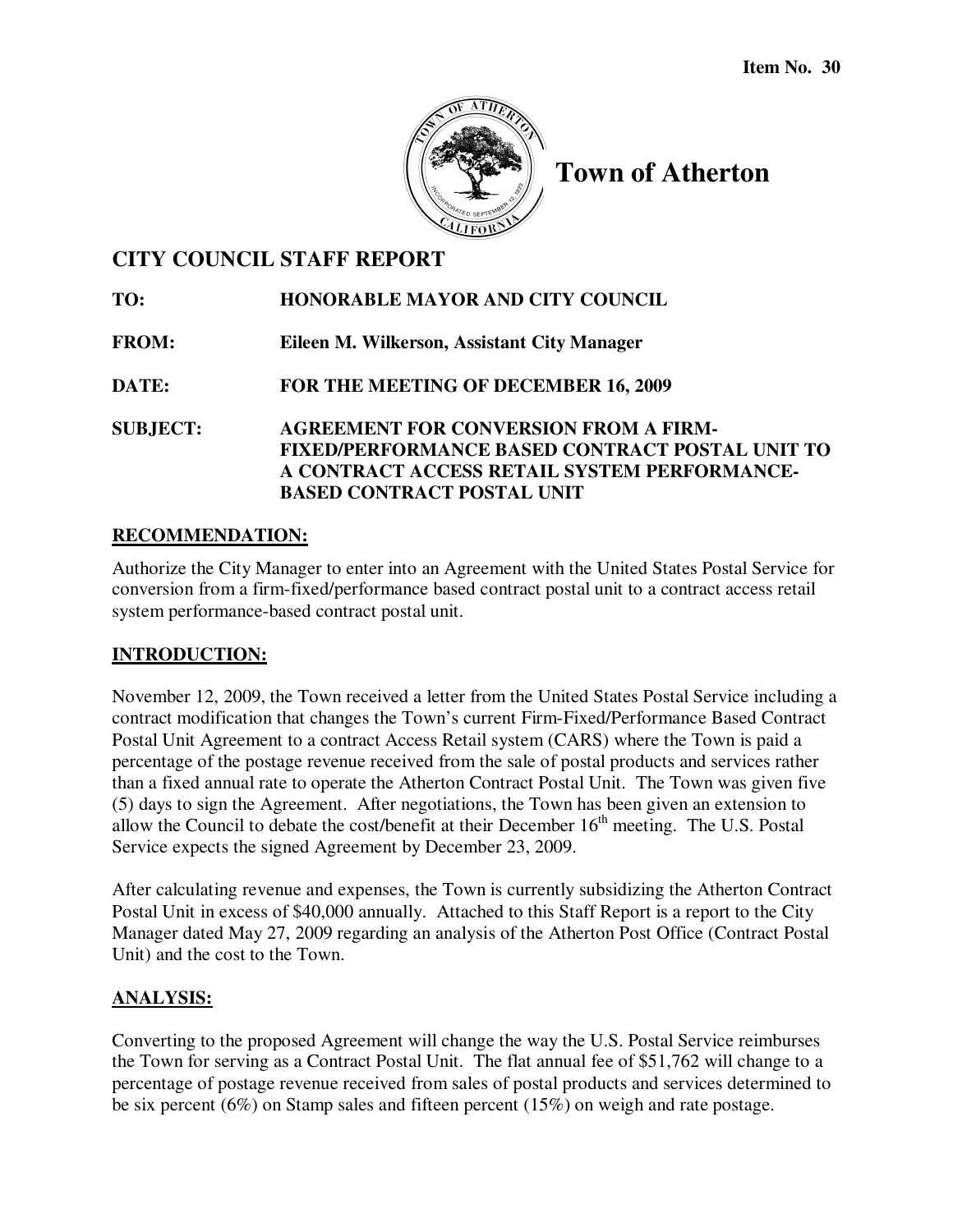The proposed CARS Performance-based terms and conditions, attached to the modification Agreement supersedes and replaces any previous contract and modifications. Payments for stamps and postage will continue to be made by electronic funds transfer. Staffing requirements remain the same.

The proposed Agreement may be terminated by either party upon one hundred twenty (120) days' written notice. The current Agreement termination period is sixty (60) days' written notice.

## **FISCAL IMPACT**

The Council has four options.

## OPTIONS:

- 1) Enter into a new Agreement at the proposed percentages.
- 2) Counter with a different percentage.
- 3) Maintain the status quo.
- 4) Request to terminate the Agreement.

## ENTER INTO A NEW AGREEMENT AT THE PROPOSED PERCENTAGES:

Under the proposed Agreement the Town will receive six percent (6%) of all stamp sales and fifteen percent (15%) of all weight and rate sales. The U.S. Postal Service has not provided detailed income data to use in analysis. Although the Town does not have multiple year data for weight/rate, based on historical total income data from the Town's records the following revenue would have been received for stamps and weight/rate:

| Calendar Year | Total Income from | Stamps $6\%$ |
|---------------|-------------------|--------------|
|               | <b>Stamps</b>     |              |
| 2004          | $$103,863*$       | \$6,231.78   |
| 2005          | \$75,597          | \$4,535.82   |
| 2006          | \$81,974          | \$4,918.44   |
| 2007          | \$77,346          | \$4,640.76   |
| 2008          | \$83,826**        | \$5,029.56   |
| 2009          | $$93,727***$      | \$5,623.62   |

\*estimated January through March due to missing data

\*\*estimated January through August

\*\*\*estimated June through December

| Calendar Year   | Total Income from | Weight/Rate 15% |
|-----------------|-------------------|-----------------|
|                 | Weight/Rate       |                 |
| January 2009 to | 30,487.79         |                 |
| November 2009   |                   |                 |
| With Estimate   | \$33,260          | \$4,989.00      |
| December 2009   |                   |                 |

\*Only have 2009 data

**Therefore, rather than receiving \$51,762 annually in a fixed rate the Town would have received an estimated \$10,612.62 dependent upon sales.**